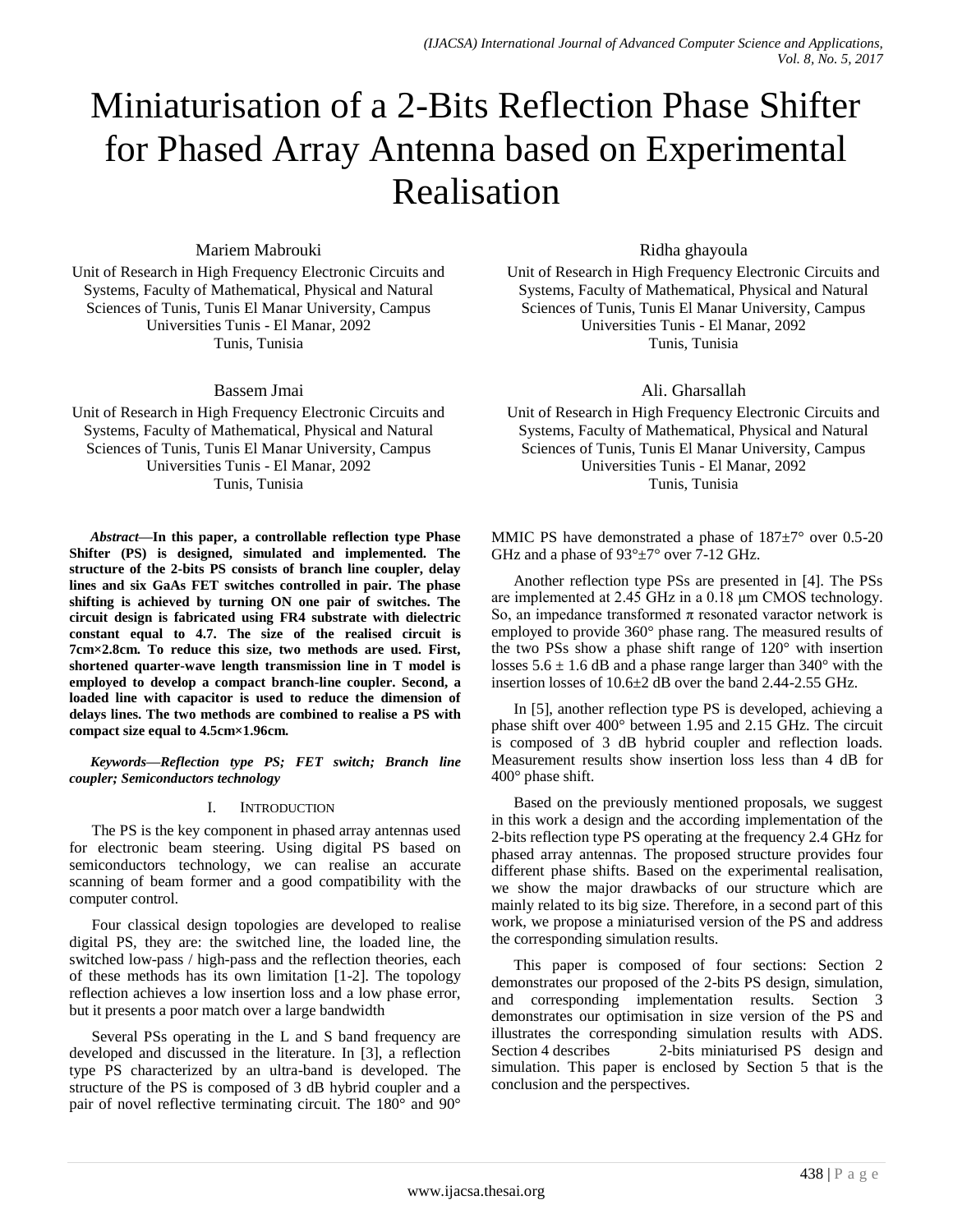#### II. 2-BITS PHASE SHIFTER DESIGN AND EXPERIMENTAL **REALISATION**

#### *A. Structure design*

In Figure 1, a model of a 2-bits reflection type PS is presented. Figure 1 (a) presents the model designed by ADS and Figure 1 (b) illustrates the layout.

The structure is composed of 3 dB hybrid coupler (stage 1 of Figure 1 (a)), six FET switch and delay lines (stage 2 of Figure 1 (a)). The electric length, denoted  $\theta$ , is determined by the following:

$$
\theta = \beta l \tag{1}
$$

Indeed, to realise a 90° difference phase and to validate the reflection propriety, the length of delay lines is determined for  $\theta = 45^{\circ}$ . Also, three delay lines are cascaded in series and connected to direct and coupled ports of the branch line coupler. FET switches is controlled in pair in the gate port, the bias is  $\pm 1.6V$ .



The input signal is first split into two parts having the same amplitude but they are 90 $\frac{1}{\circ}$  phase shifted. According to the states of the switches, the signals are propagated along a delay lines and are reflected and recombined in phase at the output port. By turning ON the different states of the switches, we obtain four output phases. So, using this PS, four pointed direction beam is achieved.

### *B. Simulation results*

We simulated the proposed structure by using ADS, for the four phases, Figures  $2(a)$ , (b) and (c) illustrate the return loss, the insertion loss and the phase shift, respectively.

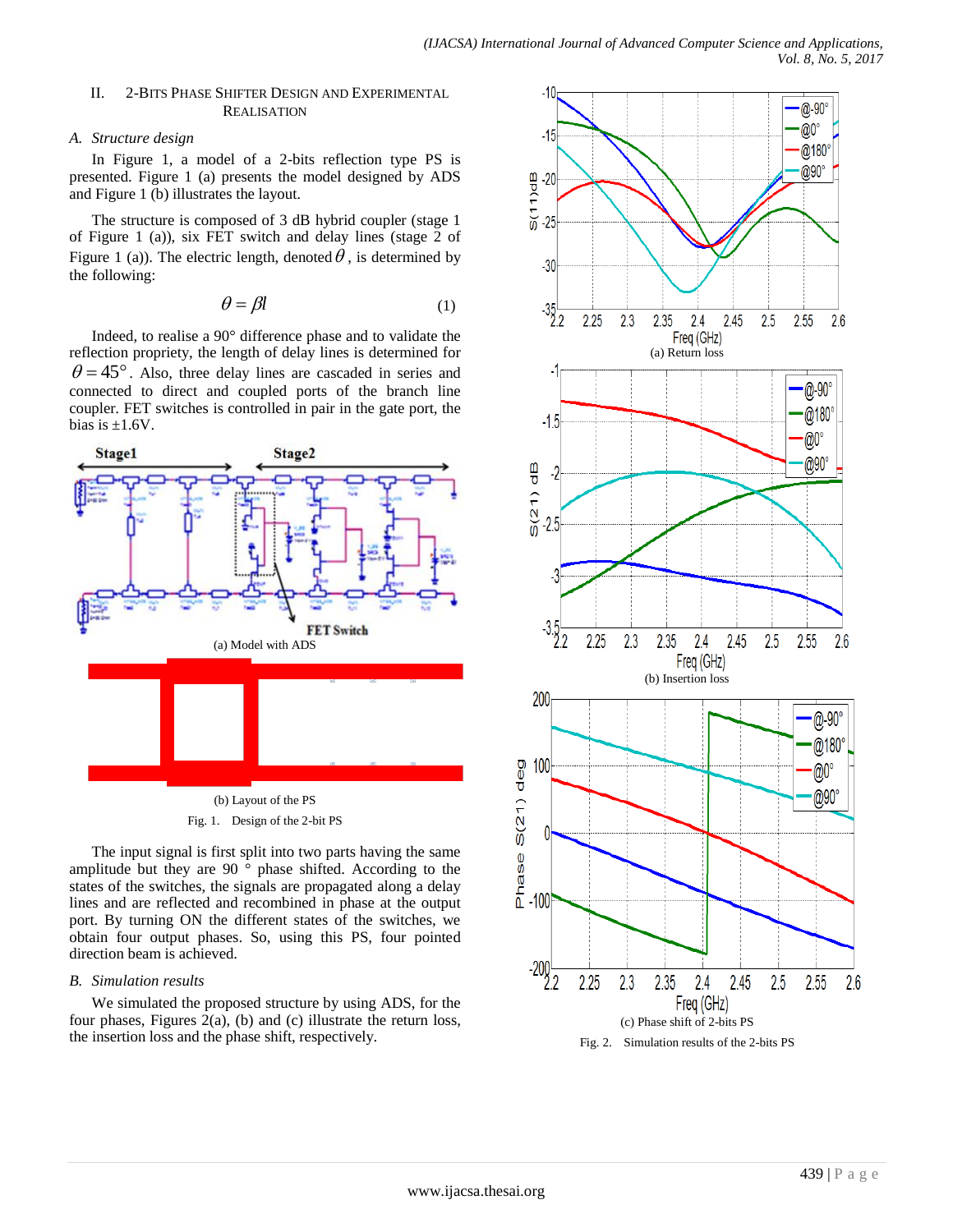Simulation results of the four phases show a return loss better than -15 dB, an insertion loss less than -3dB over 2- 2.6 GHz. The phase shift is equal to  $90^{\circ}$  with error of  $0.5^{\circ}$  in the centre frequency. The objective of the next paragraph is to validate our simulation through a realised experimentation setup.

### *C. Validation through PS experimental realisation*

Our PS is fabricated using FR4 substrate with dielectric

constant  $\mathcal{E}_{r=4.7}$  and thickness of 1.6 mm. The size of the circuit is 7cm×2.8cm. Six transistors NE3508M04 are used to switch the different states. Bias lines provide the desired polarisation in the gates of the different transistor. The operating frequency is 2.4 GHZ. Figure3 shows the photograph of the fabricated 2-bits reflection type PS based on branch line coupler.



Fig. 3. Fabricated 2-bits PS

According to the three Bias Lines, four possible combinations are provided, depending on the states of the transistors. These combinations are 100, 010, 001 and 000, corresponding respectively to the phases 0°, 270°, 180° and 90°. Using the frequency analyser, we measured the return losses and insertion losses as depicted by Figure 4.





Fig. 4. Measurd results of the 2-bits reflection PS

The Figure 4 (a) illustrates the measured results for only the phase 270°. The measured return loss is less than -10dB over 2.7-2.9 GHz and is equal to -25 dB in 2.8 GHz. The measured insertion loss varied around -3 dB over 2.7-2.9 GHz. A difference of about 300 MHz was provided between the measured and simulated results. This difference is mainly due to the characteristic of the substrate, the error of fabrication and the influence of via. Moreover, the FETs used could insert a certain length of transmission line as well.

In a second hand, since the switching process is done through electronic module, we show in the Figures 5 (a), (b) and (c), the rest of the different phases 0°, 90° and 180°, respectively, obtained in the band 2.1-2.9 GHz.

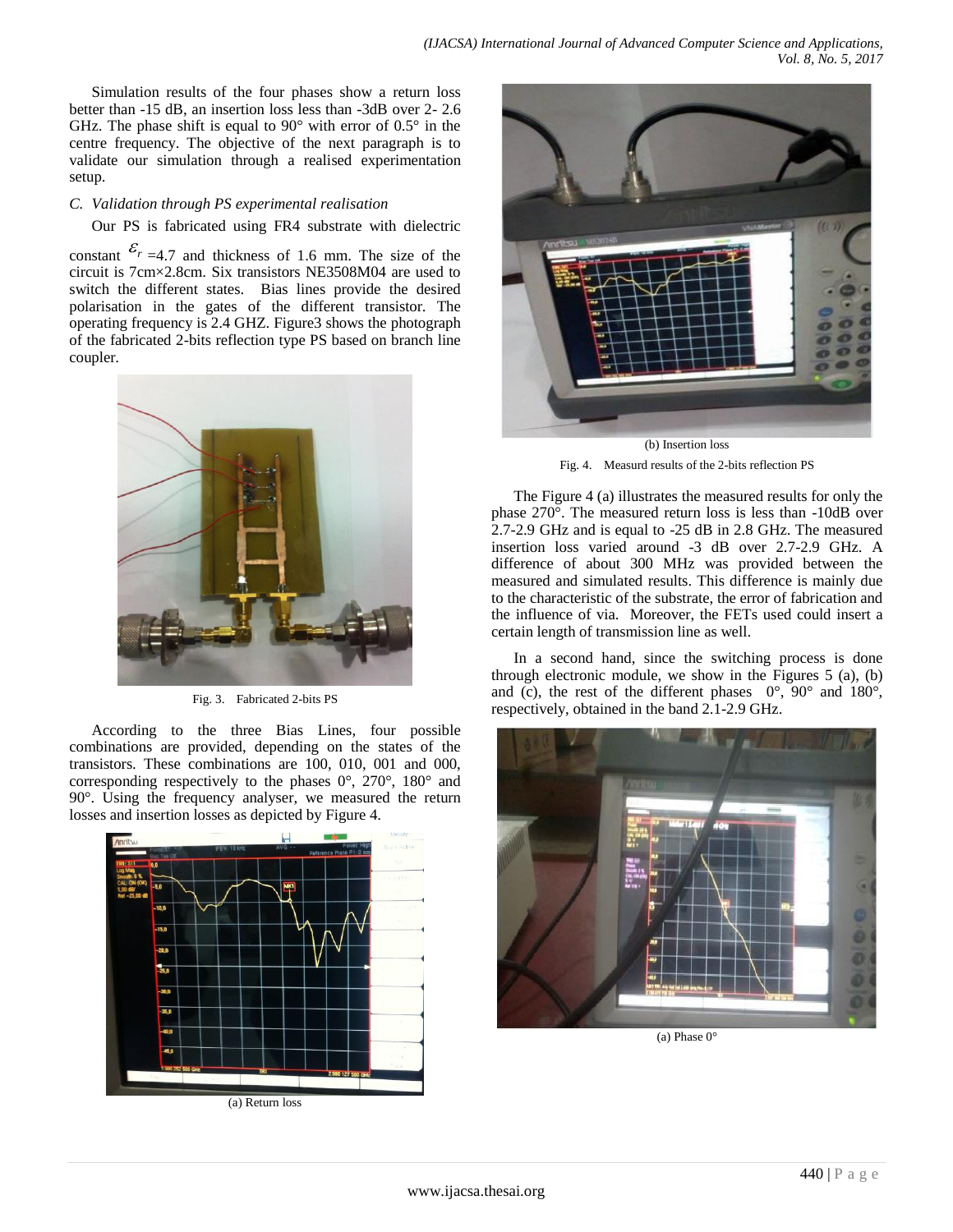

Fig. 5. Measured results of the 2-bits reflection PS

According to the measured results, we notice the presence of the same error range of about 300 MHz around the centre frequency of 2.4 GHz used in the simulation. Since the origin of the errors is considered to be the same for all phases, we believe that a better experimental setup could offer better results.

### *D. Discussion*

We notice that the results provided by the experimental setup are close to theoretical simulation. The error occurred was at the order of 300 MHz, this difference is mainly due to the substrate features which are slowly different from those used at the simulation level. So, to conclude with the experimental realisation, we consider that the four phases are provided but not exactly at the desired frequency.

Furthermore, the drawback of such PS is related to its size considered to be as voluminous; therefore, we suggest a compact version of the 2-bits PS. Furthermore, the branch line coupler occupied an important area of the circuit. So, the development of a compact branch-line coupler is very necessary to reduce the size of the PS. Several compact branchline couplers have been developed in [7], [8] and [9]. Based on these methods, we aim in the next section to propose our own miniaturised model of the PS.

### III. 2-BITS MINIATURISED PS DESIGN AND SIMULATION

The process of miniaturisation consists of miniaturising both the branch line coupler and the delay lines, presented by stage 1 and stage 2 of Figure1(a), respectively. The following work discusses this issue.

### *A. Miniaturised branch-line coupler*

To reduce the size of the 3-dB branch-line coupler, S. Jung et al [8] employed the technique of open stub with low impedance. The proposed method consists first of replacing a quarter-wave length transmission line by shortened one and making equivalence between them. Then, a low or a high impedance open stub in the shortened quarter –wavelength (in T model,  $\pi$  model and a combination between them) is employed [8].

Based on this proposed method, we use T model shortened quarter-wavelength transmission line with low impedance open stub to realise a compact branch line coupler.

Equivalent quarter-wavelength transmission line of the Tmodel is presented in Figure 6.



Fig. 6. Equivalent quarter-wavelength transmission line of the T-model

Let us first recall the ABCD matrix of a squared wavelengths transmission line (stage 1 of Figure 6) to be as follows:

$$
\begin{bmatrix} A & B \\ C & D \end{bmatrix}_{\lambda/4} = \begin{bmatrix} 0 & jZ_0 \\ jY_0 & 0 \end{bmatrix}
$$
 (2)

where,  $Z_0$  is the characteristic impedance and  $Y_0 = \frac{1}{Z_0}$  $Y_0 = \frac{1}{Z_0}$ .

In our miniaturisation, we considered the T model with parameters N=1,  $\theta c=0$  and  $\theta d=0$  [8]. According to our simplification, the matrix ABCD of a squared wavelengths transmission line (stage 2 of figure 6) could be reduced to the following expression:

$$
\begin{bmatrix} A & B \\ C & D \end{bmatrix}_{shorted} = G.H.G \tag{3}
$$

G and H of equation 3 are the matrices expressed as follows:

$$
G = \begin{bmatrix} \cos \theta_a & jZ_a \sin \theta_a \\ jY_a \sin \theta_a & \cos \theta_a \end{bmatrix}
$$
 (4)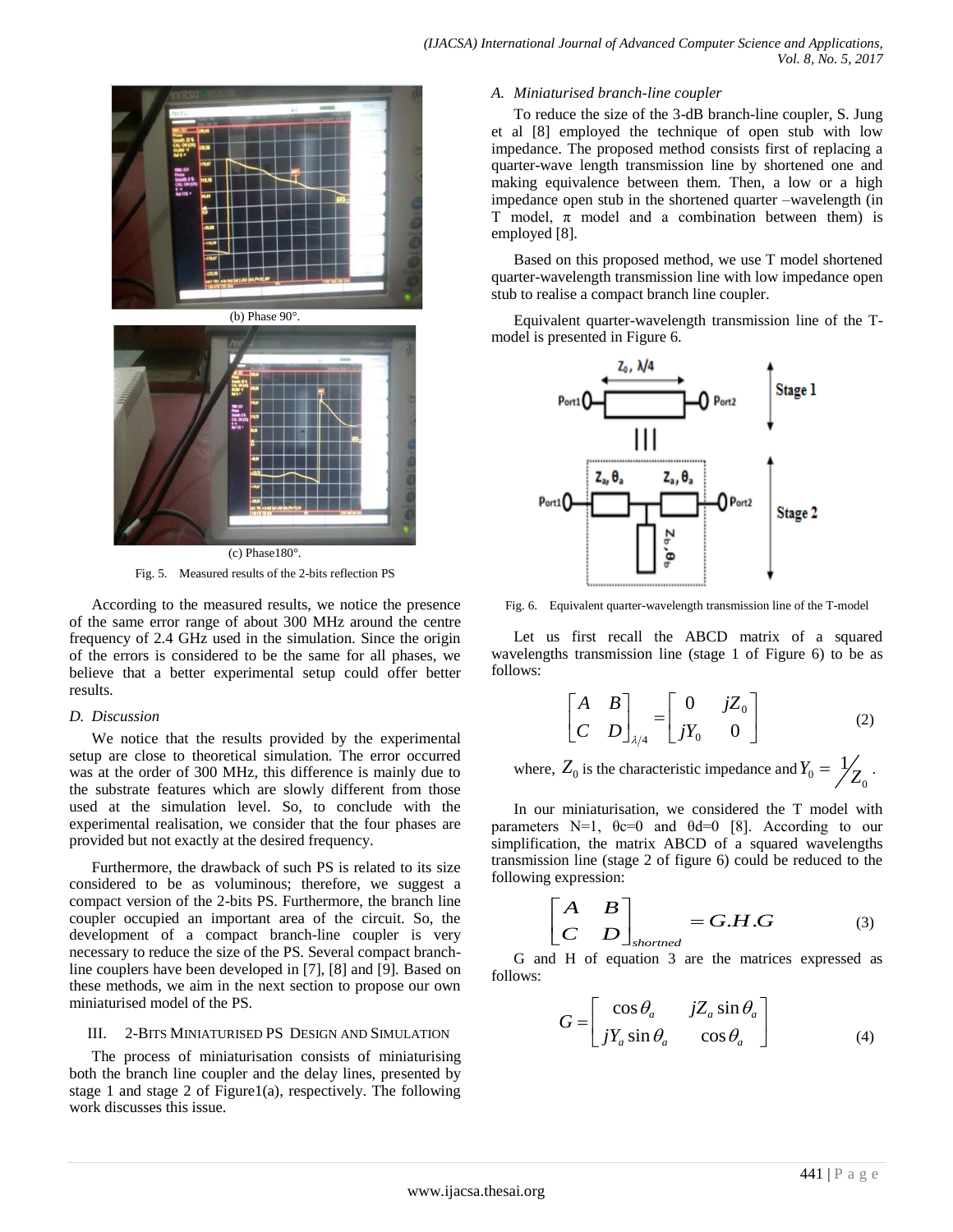$$
H = \begin{bmatrix} 1 & 0 \\ jY_b \tan \theta_b & 1 \end{bmatrix}
$$
 (5)

where,

Za : characteristic impedance of the shortened quarterwavelength

 $\theta_a$ : electric length of the shortened quarter-wavelength

 $Z<sub>b</sub>$ : open stub characteristic impedance

 $Y_b$ : open stub admittance

 $\theta_b$  : open stub electric length

After resolving equations 2, 4 and 5, we obtain:

$$
Z_a = \frac{Z_0}{\tan \theta_a} \tag{6}
$$

$$
Y_b \tan \theta_b = \frac{2}{Z_a \tan 2\theta_a} \tag{7}
$$

We choose a two low impedance open stubs (Zs1 and Zs2) and two electric lengths  $(θ1$  and  $θ2)$  to determine the electric lengths (θs1 and θs2) of the two stubs and the characteristic impedances Z1 and Z2 of the direct and the coupled branches coupler. Then, the dimension of the compact coupler is determined using FR4 substrate having relative permittivity 4.4 and height h=1.6 mm, at a centre frequency equal to 2.4 GHz. The layout of the coupler is presented in Figure 7.



Fig. 7. Design of the T model branche line coupler with a low impedance

The reduction of the dimensions of the direct and the coupled branches coupler offers a compact size but the adaptation lines present important lengths. Indeed, we employed the same method to reduce the length of the adaptation line.

Using LineCalc ADS, the dimensions of the compact coupler are obtained as follows: Ls1=  $6.9$  mm, Ws1 =  $2.9$  mm, Ls2=4.4 mm, Ws2=3.3 mm, L1= 4.9 mm, W1=1.2 mm, L2= 6.5 mm and W2=0.8 mm. Therefore, we obtain a size reduction of about 50% compared to the size of the conventional coupler.

The simulation results of the compact branch line coupler are presented in figure 8.



Fig. 8. Simulation results of the miniaturised line

The return losses (S11) and the isolation (S21) are better than -15 dB over 400 MHz, while the coupling (S31 and S41) are varying between 3 dB and 4 dB. The phase shift between port 3 and 4 is  $90^{\circ}$  ± 2° over the frequency range 2.2 GHz-2.6 GHz.

### *B. Miniaturisation of the transmission line using distributed elements*

Miniaturisation technique using loaded line consists of adding distributed elements in parallel or in serial of the propagation line. This technique is used to reduce the filter [10- 11-13], the resonator [12] and the coupler [14].

In this section, the miniaturised technique used consists of replacing the transmission line by sections of loaded line with parallel capacitor. The loaded line section (stage 1 of Figure 9 (a)) is equivalent to a transmission line characterised by a low propagation velocity (stage2 of Figure 9 (a)). This method can offer a size reduction lower than 50% [15-16].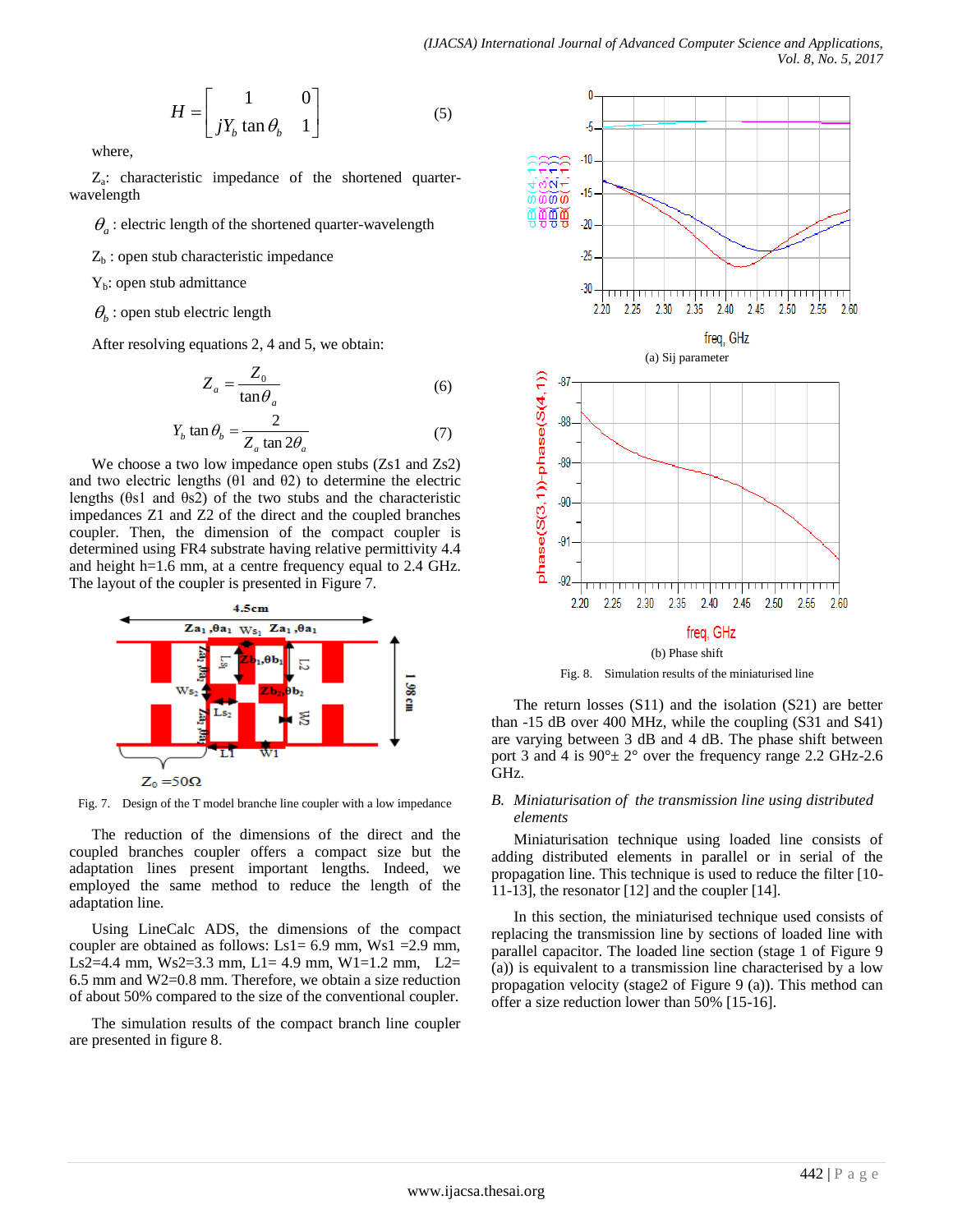

Fig. 9. Design of the miniaturised transmission line

The capacitors CS and the electric length θ0 are determined as follows [17-18]:

$$
\cos\theta_l = \cos\theta_0 - 0.5Z_0C_s w \sin\theta_0 \tag{8}
$$

$$
Zc_{l} = Z_{0} \sqrt{\frac{1 - 0.5Z_{0}C_{s}wtg\frac{\theta_{0}}{2}}{1 + 0.5Z_{0}C_{s}w\cot\frac{\theta_{0}}{2}}}
$$
(9)

where,

 $\theta$ <sub>l</sub> : Electric length of loaded line

 $\theta_{_0}$  : Electric length of not loaded line

 $Z_1$ : characteristic impedances of the loaded line

 $Z_0$ : characteristic impedances of the not loaded line

w: resonance frequency

## $C_s$ : capacitor CMS

Based on this method, we can replace the delay lines characterised by electric length equal to  $\theta$ 0=45° by a sections of loaded line with capacitor. When we consider the centre frequency at 2.4 GHz,  $\overline{Z}$ l =50 $\Omega$ ,  $\overline{Z}$ 0 =110 and  $\theta$ l=45°, we can determine the value of the capacitor and the dimension of the not loaded line.

At this level, we thought about validating the dimensions by considering their effect on the performances of the line. To this end, we simulated the line not loaded and the equivalent line as depicted in Figure 10.



Fig. 10. Simulation results

The length and the width of the equivalent line at the center frequency of 2.4 GHz are respectively equal to leq=8mm and weq=3mm. Using this miniaturised technical, the propagation line is replaced by two sections of not loaded lines separated in the middle by a capacitor. The dimension of the not loaded line is 2.1 mm and the capacitor is 0.8 pf. Indeed, we obtain a reduction size of 50%.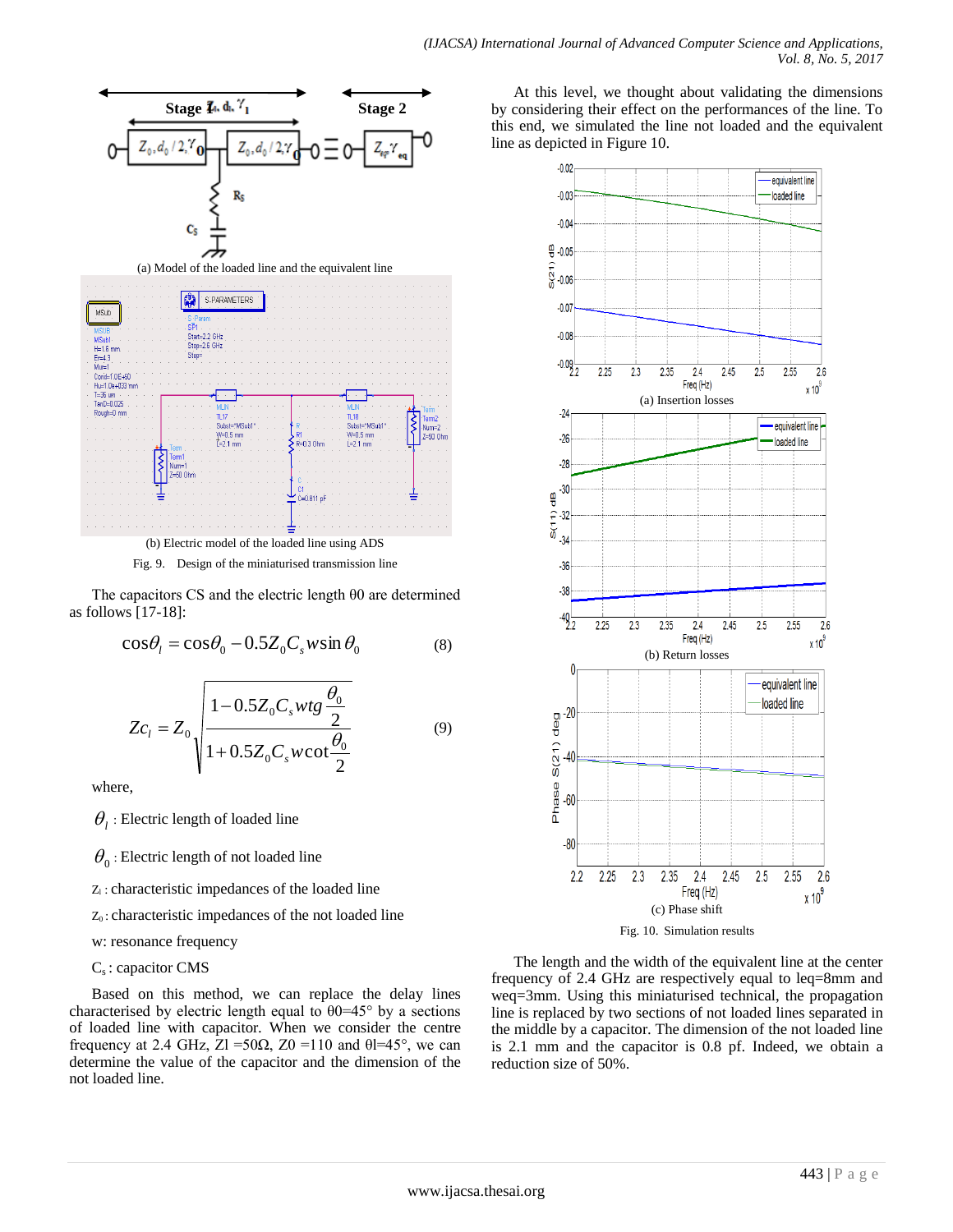The simulation results of the two lines showed the same performances with a little difference. The Return losses of the line not loaded is better than the return losses of the equivalent line. In the other hand, the insertion losses of the equivalent line are important.

### *C. 2-bits miniaturised reflection PS*

In figure 11, the design and the layout of the whole miniaturised 2-bits reflection PS are illustrated. The value of capacitor is equal to 0.8 pf and the series resistance is 0.3  $\Omega$ . The length and the width of delay lines are respectively equal to 4.2 mm and 0.5 mm at the centre frequency 2.4 GHz. Then, the dimensions are optimised with ADS to obtain the adequate results.



Fig. 11. Design of miniaturised transmission line

The size of the circuit is reduced to 4,  $5cm \times 1.9cm$  whereas the size of the conventional PS is 7cm×2.8cm. Simulation results are presented in figure 12.



We obtain the same performance of the conventional PS, but we notice an increase of the insertion losses especially for the phase 180°. The phase shift between the four states is equal to 90° in the centre frequency and we obtain a good adaptation.

### IV. CONCLUSION

In this study, we presented the design and the implementation of a 2-bits reflection type PS. We showed that the results obtained by the experimental setup are closed to the simulation at an order of 300 MHz. The PS under study